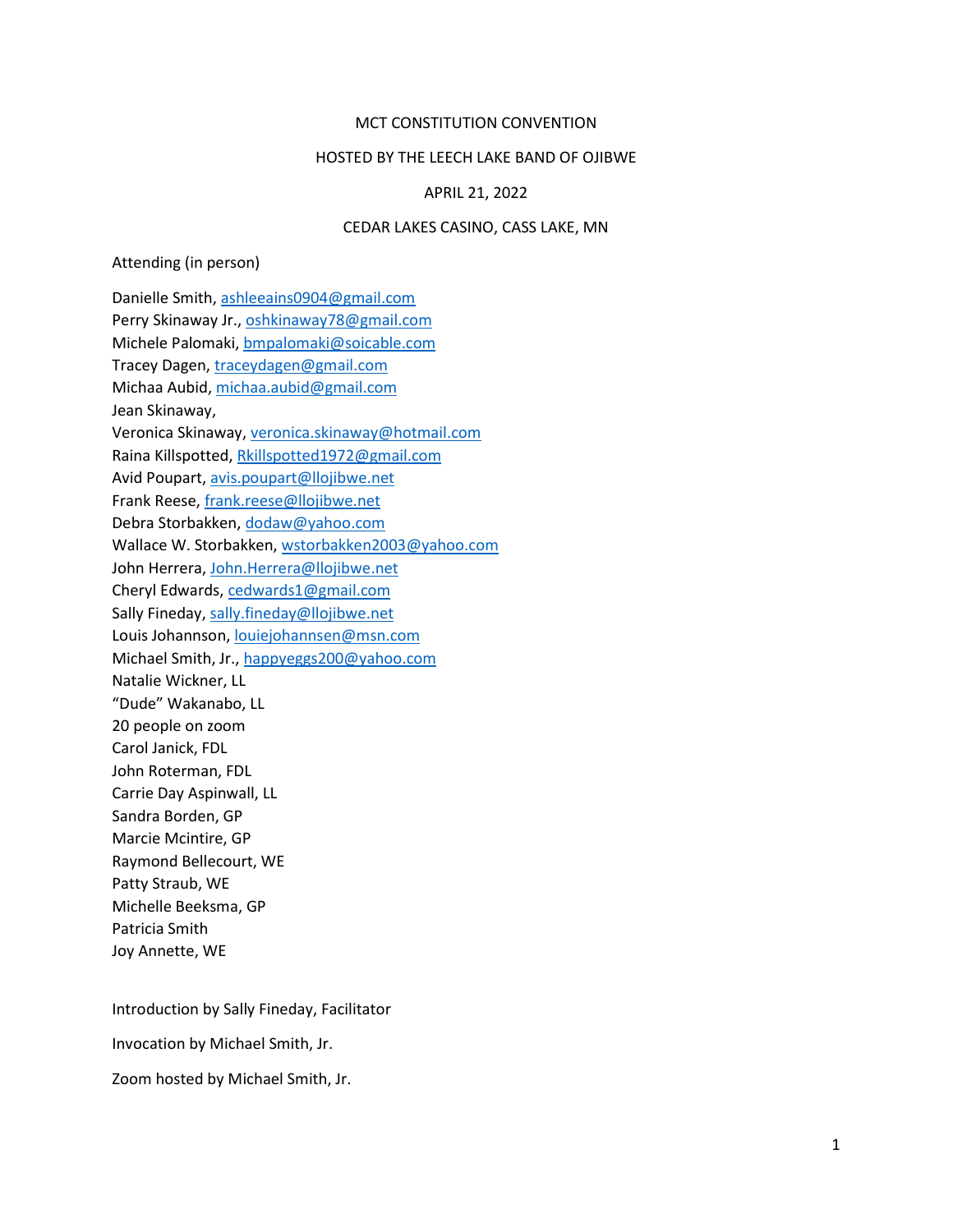Roll call was conducted by Sally Fineday; all six nations present.

Question on subcommittees was reviewed; discussed and voted:

WE-yes ML-abstain FDL-yes BF-yes GP-abstain LL-yes

Each abstain were provided opportunity to respond why; ML – need to bring to their full Delegation; WE – rescinded yes and moved to abstain with need to bring to their full Delegation; and GP – technical difficulties prevented from bringing to their full Delegation.

Attempted another vote; decision to table until the next convention.

Origin of the motion was discussed.

Michaa Aubid stated wants to strike the last sentence; each Delegation should decide for their own Delegation.

Marcie Mcintire stated that their delegation had technical issues. They will discuss and vote at the next convention.

The motion was tabled until the next convention in May.

# Project Plan by Bernadine (Birdie) Roberts

Discussion took place.

Frank Reese, LL, says the plan document is confusing. Jason Decker had presented a procedure to follow.

Birdie Roberts, ML, explained she did not change the procedure but was adding to it a step process that will lead to an objective statement. Birdie Roberts reviewed the document line by line.

Jason Burnette, GP, stated the GP Delegation agreed to each Band developing their own constitution. There appears to be no common issues, we've started talking about government structure and its unclear with the project plan.

Birdie Roberts, ML, stated there is no formal agreement on how we move forward. We must decide on each item. We need to decide if we are all on the same page by agreeing with the project plan. The possible solutions are listed and then encourage others to speak their minds.

Jason Burnette, GP, their delegation will complete the work plan by the next convention.

Michaa Aubid, SL, Process is good but write the constitution, the drafting committee has drafted documents, lets let the drafting committee do their presentation.

# Referendum Ballot by Cheryl Edwards

Cheryl Edwards, FDL, presented the work thus far with the TEC Committee on the Referendum vote. Volunteers from each nation are needed to answer questions about the non-binding referendum vote. List of volunteers and tele. numbers will be listed on the educational material going out with the ballot:

Michaa Aubid, 218-260-7690 Millie Holmes, 218-757-3493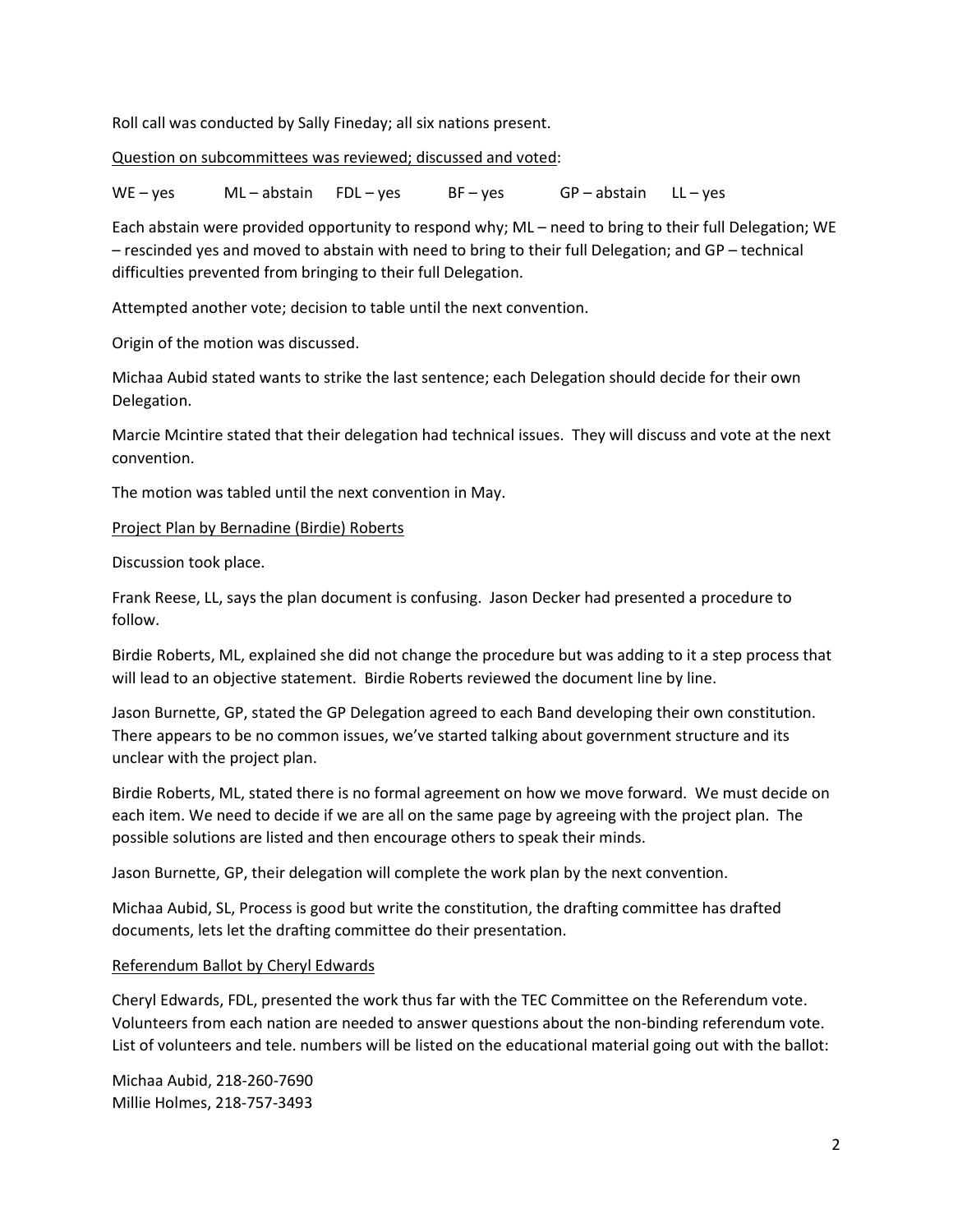Cheryl Edwards, 218-499-5259 Carol Janick, 414-690-1891 John Roterman, 218-348-2527 Frank Reese, 218-760-1449 Jason Burnette, 218-475-2470 Carrie Day Aspinwall, 612-597-0267 Danielle Smith, 612-207-0067 Louis Johannsen, 218-929-0725 Sally Fineday, 218-368-1766 Tracey Strong Dagen, 218-780-1478 Michael Smith, Jr., 218-407-1668

A physical sample of the ballot will be made available at the TEC meeting on the 29<sup>th</sup>. A review of the non-binding referendum and the secretarial election took place.

Wally Storbakken, LL, stated he doesn't like question no. 2 and that it should have been to get rid of the Secretary of State.

Finance Committee Report – presented by Cheryl Edwards, Sally Fineday, and Jason Burnette

The Bush Foundation grant is nearly ready for a review by the full delegation. It will be roughly 1.2 million dollars over 3 three years and the work is based upon the existing Project Plan.

Education Committee Report – presented by Birdie Roberts

Working on re-establishing the Education Committee. New members are needed. Lacking BF and LL. Currently are Birdie Roberts, ML, Michelle Beeksma, GP; John Roterman, FDL, and Celeste, WE.

Survey Committee Report – presented by Sandra Borden, FDL

Draft survey is ready and will go to the Education Committee to develop a document to introduce the survey.

Drafting Committee Report – presented by Carol Janick, FDL and John Roterman, FDL

Three documents have been reviewed:

- 1. White Earth draft constitution offers grand tribal council and middle is the RBC
- 2. Alliance document offers rights of nature and a description of the alliance; need to add responsibilities and high court
- 3. Falmouth model presented by Carol Janick offers a good format and common ground

Raymond Bellecourt, WE, remarked the WE model needs a Preamble and Article I.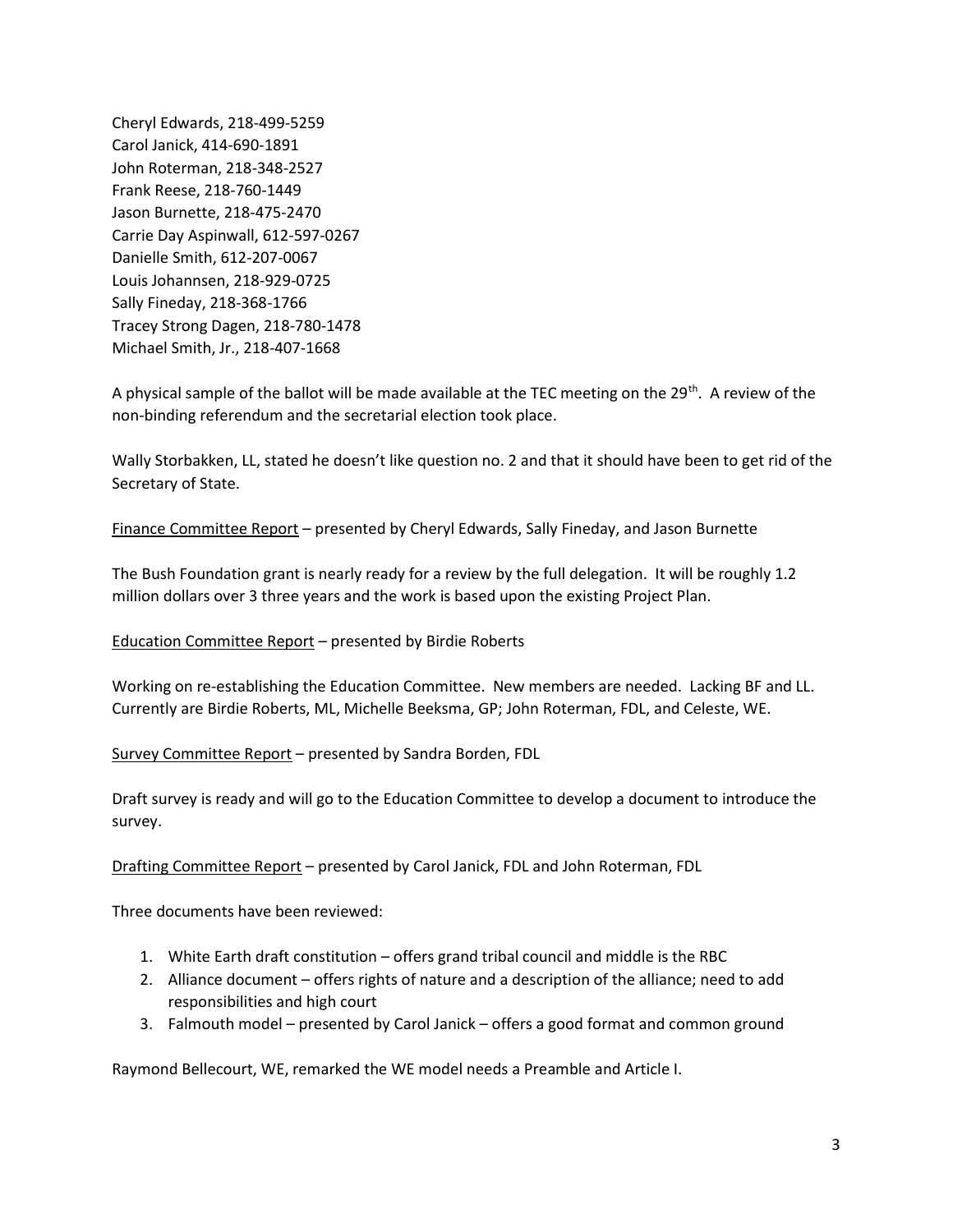John Roterman, FDL, reviewed the Alliance document and Carol Janick reviewed the Falmouth model.

Raymond Bellecourt, WE, reminded that to take out the SOI there must be good oversight before it is done. Also, the WE model may be used as a common ground model for other tribes.

Michael Smith, Jr., LL, stated set stipulations with criteria, must have a degree in the field, have a clean record, no felonies.

John Roterman, FDL, stated not just lawyers.

Carol Janick, FDL, reviewed the Falmouth model.

Sally Fineday, LL, recommends, "We the people," add in an Alliance of Nations, and If take out SOI, then 30% of eligible voters to change the constitution.

Oneida nation is willing to present their use of the Falmouth model.

Jason Burnette, GP, questioned do we have to do the constitution first and the other document before we present to the people.

- 1. Enrollment
- 2. Why omit SOI? And if necessary anything going forward based on band or band elections
- 3. Develop or clarify

Carol Janick, FDL, asks for a list of suggested items to be added to the preamble.

John Roterman, FDL, the alliance document leaves a lot of work to be done at the local levels. Need to work on local constitution.

Joy Annette, WE, stated refer back to need to keep the federal law in the document. It is only through those treaties "consistent with treaties".

Marcie Mcintire, GP, stated get rid of the federal law, otherwise go back to the quasi sovereign status. Federal law and SOI, will have to toss off chains of oppression. The current is like the bylaws to a glee club. MCT is an organization. We can reform a government is we want. Satisfy in legal ways. We need to protect ourselves, we need rights of animals, sweet grass, etc.

John Roterman, FDL, stated need to be consistent with federal laws, consistent with maintaining our treaty obligations of the federal government.

Add in tradition and culture to the Falmouth model.

Discussion of federal recognition and its meaning.